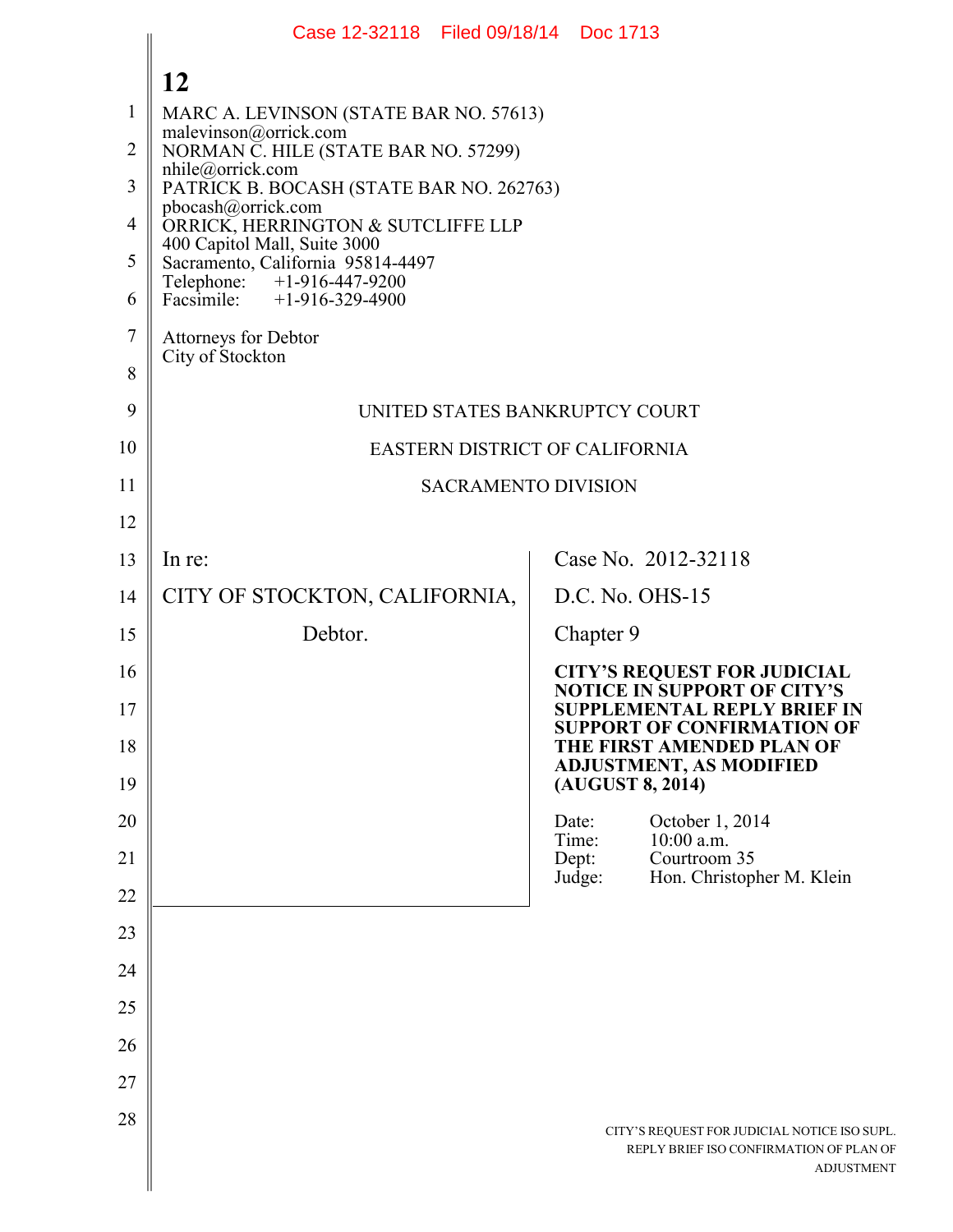| $\mathbf{1}$   | Pursuant to Rule 201 of the Federal Rules of Evidence, the City of Stockton (the "City")                                                                                                                                                      |
|----------------|-----------------------------------------------------------------------------------------------------------------------------------------------------------------------------------------------------------------------------------------------|
| $\overline{2}$ | respectfully requests that the Court take judicial notice of the document attached as Exhibit A,                                                                                                                                              |
| 3              | excerpts from the certified September 3, 2014, 8:30 a.m. transcript of the Detroit confirmation                                                                                                                                               |
| 4              | hearing, In re City of Detroit Michigan, Case. No. 13-53846 (SWR) (Bankr. E.D. Mich.).                                                                                                                                                        |
| 5              | The timing of this request is proper. Under Rule 201(d), "[t] he court may take judicial                                                                                                                                                      |
| 6              | notice at any stage of the proceeding." Fed. R. Evid. 201(d); In re Int'l Bldg. Components, 159                                                                                                                                               |
| $\tau$         | B.R. 173, 180 (Bankr. W.D. Pa. 1993) ("In a non-jury trial, judicial notice may be taken at any                                                                                                                                               |
| 8              | time prior to the decision $\dots$ .") (citation omitted).                                                                                                                                                                                    |
| 9              | Further, Exhibit A, an oral argument transcript, is properly subject to judicial notice                                                                                                                                                       |
| 10             | because its contents "can be accurately and readily determined from sources whose accuracy                                                                                                                                                    |
| 11             | cannot reasonably be questioned." Fed. R. Evid. 201(b)(2); Engine Mfrs. Ass'n v. S. Coast Air                                                                                                                                                 |
| 12             | Quality Mgmt. Dist., 498 F.3d 1031, 1039 n.2 (9th Cir. 2007) (granting a request for judicial                                                                                                                                                 |
| 13             | notice of an oral argument transcript); Elder-Evins v. Casey, No. C 09-06776 SBA LB, 2012 WL                                                                                                                                                  |
| 14             | 2577589, at *4 (N.D. Cal. July 3, 2012) ("[C]ourts regularly take judicial notice, under Rule 201,                                                                                                                                            |
| 15             | of  oral argument transcripts from other courts [because they meet the requirement of Fed. R.                                                                                                                                                 |
| 16             | Evid. $201(b)(2)$ ].") (citations omitted). According to the docket in the Detroit matter, "the                                                                                                                                               |
| 17             | transcript may be viewed at the Clerk's Office by parties who do not receive electronic notice and                                                                                                                                            |
| 18             | participated in the proceeding," and is available for purchase from a court transcriber whose                                                                                                                                                 |
| 19             | contact information is listed in the docket. <i>In re City of Detroit, Michigan</i> , Dkt. No. 7345. The                                                                                                                                      |
| 20             | City requests that the Court take judicial notice of the fact that the transcript contains certain                                                                                                                                            |
| 21             | statements cited in the Reply, concurrently filed.                                                                                                                                                                                            |
| 22             | $\frac{1}{2}$                                                                                                                                                                                                                                 |
| 23             | //                                                                                                                                                                                                                                            |
| 24             | 111                                                                                                                                                                                                                                           |
| 25             | //                                                                                                                                                                                                                                            |
| 26             |                                                                                                                                                                                                                                               |
| 27             | <sup>1</sup> The City has attached only the pages cited in the City's Supplemental Reply Brief In Support Of Confirmation Of<br>The First Amended Plan Of Adjustment, As Modified (August 8, 2014) ("Reply") along with surrounding pages for |

-1-

28 context as necessary.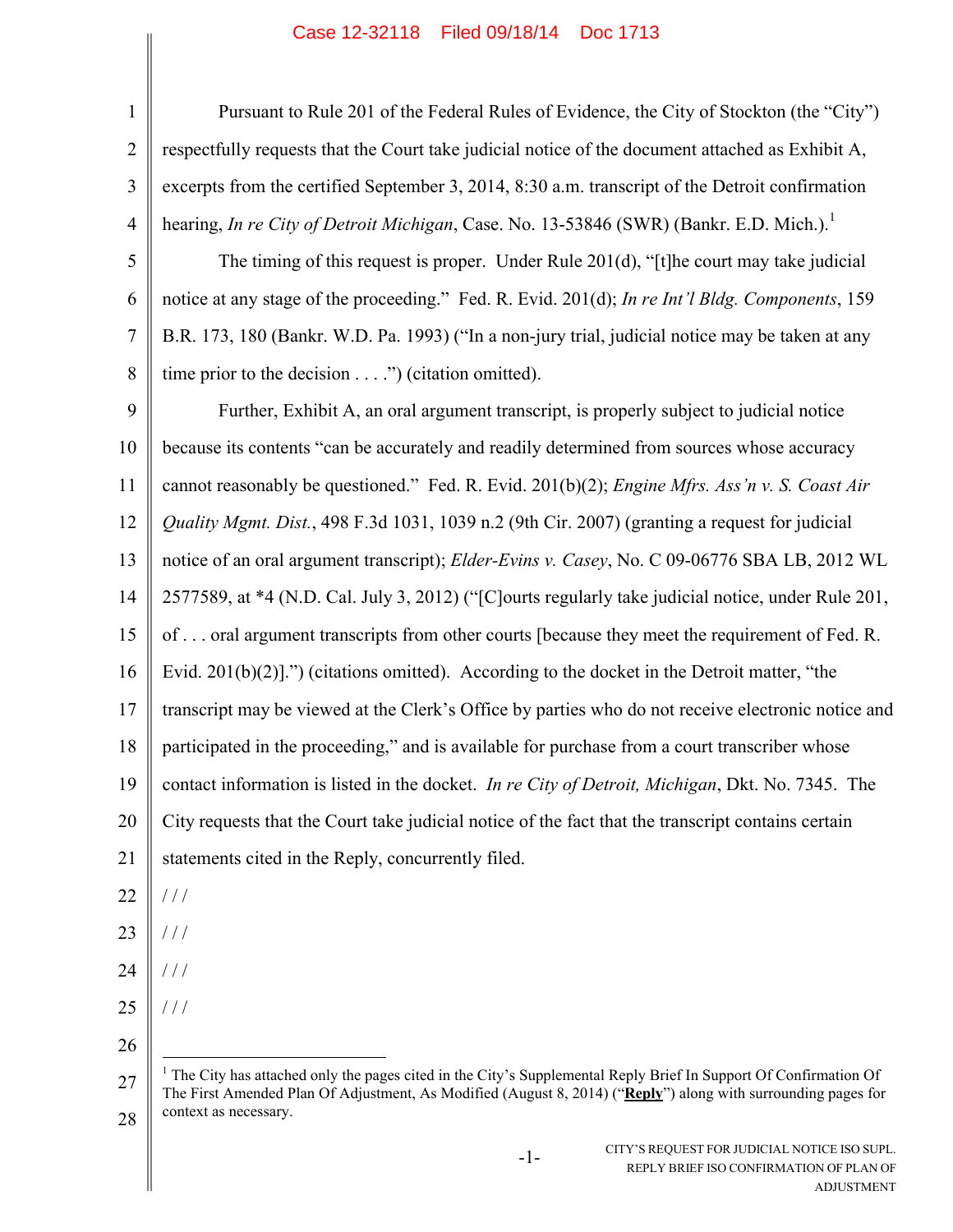|                |                                        | Case TS-32118 Filed 09/18/14 DOC 1113                                                                                 |  |  |  |  |
|----------------|----------------------------------------|-----------------------------------------------------------------------------------------------------------------------|--|--|--|--|
|                |                                        |                                                                                                                       |  |  |  |  |
| $\mathbf{1}$   |                                        | For the foregoing reasons, the City respectfully requests that the Court take judicial notice                         |  |  |  |  |
| $\overline{2}$ | of the document attached as Exhibit A. |                                                                                                                       |  |  |  |  |
| $\mathfrak{Z}$ |                                        |                                                                                                                       |  |  |  |  |
| $\overline{4}$ | Dated: September 18, 2014              | MARC A. LEVINSON                                                                                                      |  |  |  |  |
| 5              |                                        | NORMAN C. HILE<br>PATRICK B. BOCASH                                                                                   |  |  |  |  |
| 6              |                                        | Orrick, Herrington & Sutcliffe LLP                                                                                    |  |  |  |  |
| $\overline{7}$ |                                        |                                                                                                                       |  |  |  |  |
| 8              |                                        | By: $\qquad \qquad$<br>/s/ Marc A. Levinson<br><b>MARC A. LEVINSON</b>                                                |  |  |  |  |
| 9              |                                        | Attorneys for Debtor<br>City of Stockton                                                                              |  |  |  |  |
| 10             |                                        |                                                                                                                       |  |  |  |  |
| 11             |                                        |                                                                                                                       |  |  |  |  |
| 12             |                                        |                                                                                                                       |  |  |  |  |
| 13             |                                        |                                                                                                                       |  |  |  |  |
| 14             |                                        |                                                                                                                       |  |  |  |  |
| 15             |                                        |                                                                                                                       |  |  |  |  |
| 16             |                                        |                                                                                                                       |  |  |  |  |
| 17             |                                        |                                                                                                                       |  |  |  |  |
| 18             |                                        |                                                                                                                       |  |  |  |  |
| 19             |                                        |                                                                                                                       |  |  |  |  |
| 20             |                                        |                                                                                                                       |  |  |  |  |
| 21             |                                        |                                                                                                                       |  |  |  |  |
| 22             |                                        |                                                                                                                       |  |  |  |  |
| 23             |                                        |                                                                                                                       |  |  |  |  |
| 24             |                                        |                                                                                                                       |  |  |  |  |
| 25             |                                        |                                                                                                                       |  |  |  |  |
| 26             |                                        |                                                                                                                       |  |  |  |  |
| 27             |                                        |                                                                                                                       |  |  |  |  |
| 28             |                                        |                                                                                                                       |  |  |  |  |
|                |                                        | CITY'S REQUEST FOR JUDICIAL NOTICE ISO SUPL.<br>$-2-$<br>REPLY BRIEF ISO CONFIRMATION OF PLAN OF<br><b>ADJUSTMENT</b> |  |  |  |  |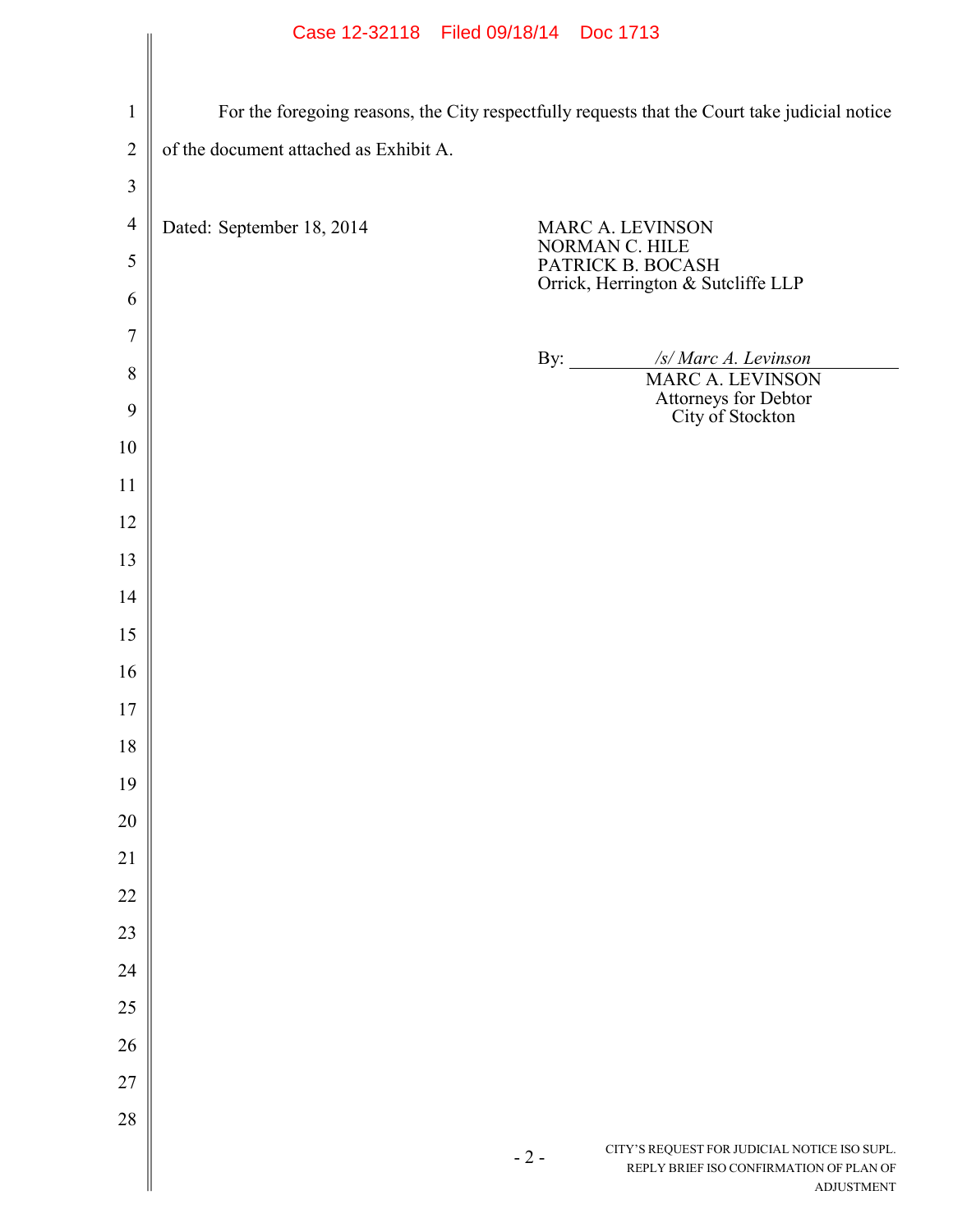# **Exhibit A**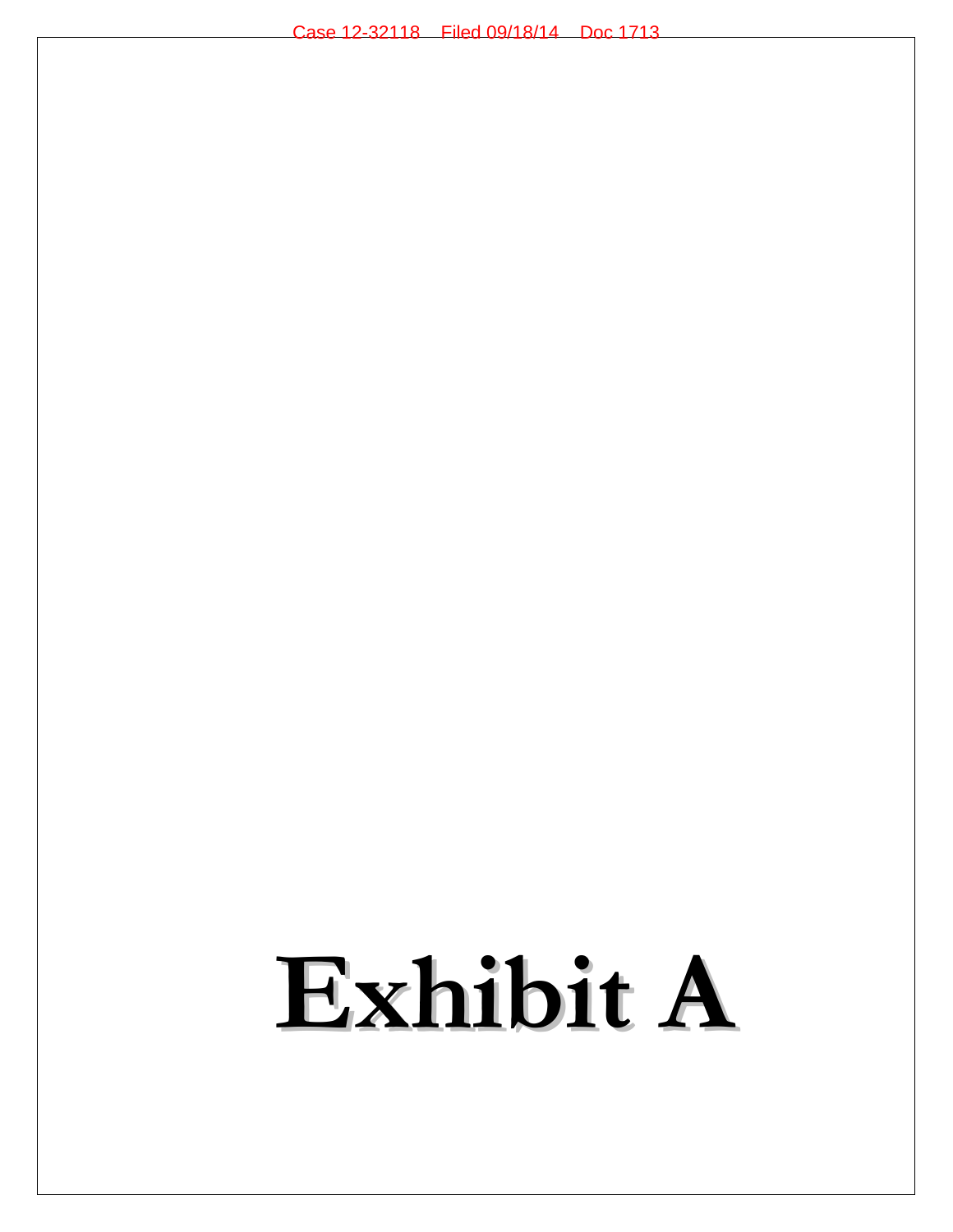## 1 2 3 4 5 6 7 8 9 10 11 12 13 14 15 16 17 18 19 20 21 22 23 24 25 UNITED STATES BANKRUPTCY COURT EASTERN DISTRICT OF MICHIGAN SOUTHERN DIVISION IN THE MATTER OF, Case No. 13-53846 Detroit, Michigan CITY OF DETROIT, MI September 3, 2014 \_\_\_\_\_\_\_\_\_\_\_\_\_\_\_\_\_\_\_\_\_\_\_\_\_\_\_/ 8:30 a.m. IN RE: TRIAL BEFORE THE HONORABLE STEVEN W. RHODES TRANSCRIPT ORDERED BY: ROBIN WYSOCKI APPEARANCES: For the City of Detroit, MI: BRUCE BENNETT, ESQ. Jones, Day 555 S. Flower Street 50th Floor Los Angeles, CA 90071 213-243-2382 For Detroit Institute of ARTHUR O'REILLY, ESO. (P70406) Arts Museum: Honigman, Miller, Schwartz & Cohn 2290 First National Building 660 Woodward Avenue Detroit, MI 48226 313-465-7628 For the Official Committee: SAM ALBERTS, ESQ. Denton, U.S. 1301 K Street, N.W. Suite 600, East Tower Washington, D.C. 20005-3364 202-408-7004 For Syncora Guarantee, Inc.: MARC KIESELSTEIN, ESQ. Kirkland & Ellis 300 N. LaSalle Chicago, IL 60654 312-861-2000 For Financial Guaranty ALFREDO R. PEREZ, ESQ. Insurance Company: Weil, Gotshal & Manges 711 Louisiana Street, 1600 Houston, TX 77002 713-546-5000

## Case 12-32118 Filed 09/18/14 Doc 1713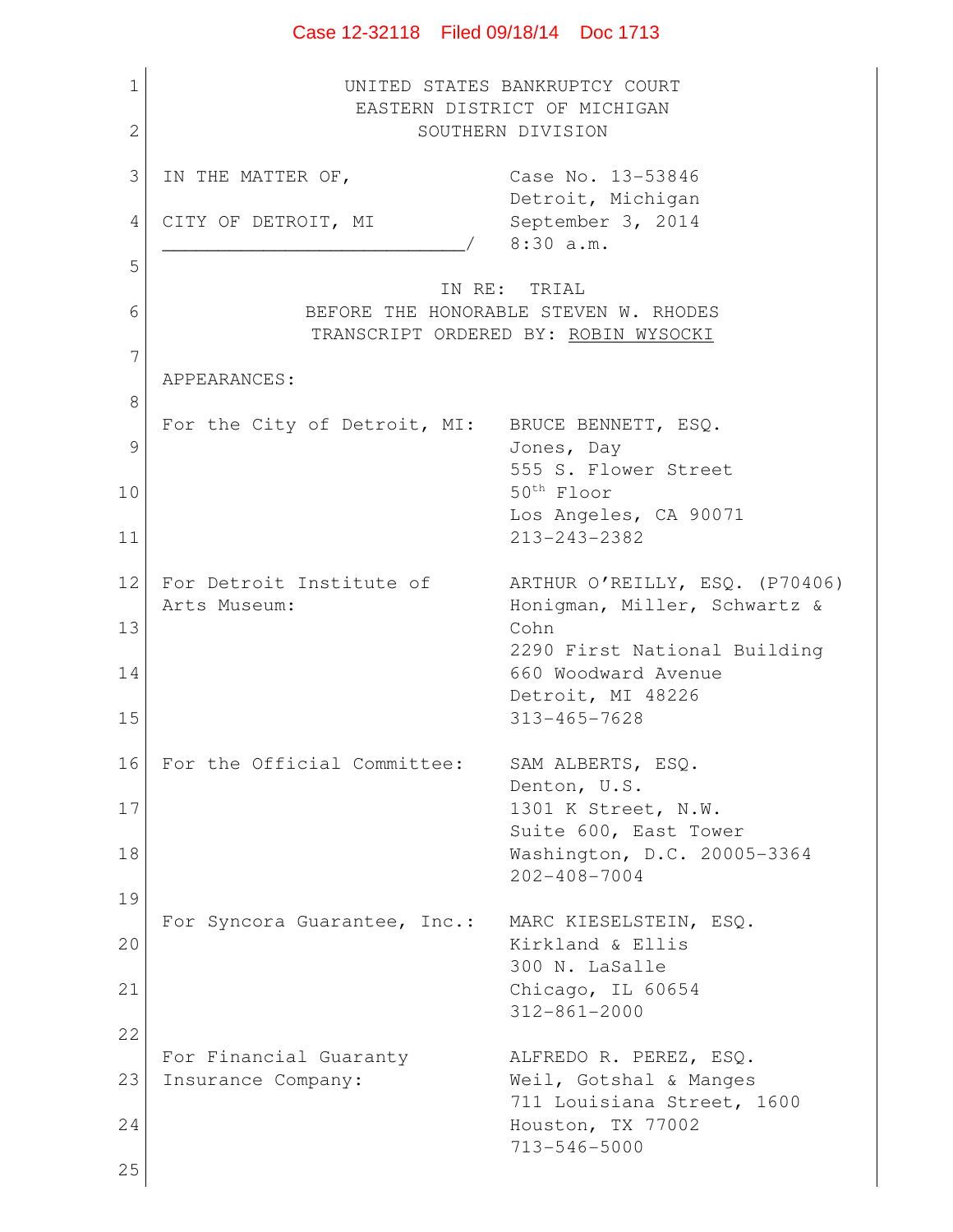1 2 3 4 5 6 7 8 9 10 11 12 13 14 15 16 17 18 19 20 21 22 23 24 25 For COPS:  $JONATHAN WAGNER, ESQ.$ Kramer, Levin, Naftalis & Frankel 1177 Avenue of the Americas New York, NY 10036 212-715-9100 DEBORAH FISH, ESQ. (P36580) Allard & Fish 535 Griswold Street Suite 2600 Detroit, MI 48226 313-961-6141 For Wilmington Trust Company: KRISTIN GOING, ESQ. (By Phone) Drinker, Biddle & Reath 1500 K Street, N.W. Suite 1100 Washington, District of Columbia 202-842-8800 For Oakland County: JAYE QUADROZZI, ESQ. (P71646) Young & Associates 27725 Stansbury Boulevard Suite 125 Farmington Hills, MI 48334 248-353-8620 PRESENT: KEITH LERMINIAUX, ESQ. Court Recorder: Kristel Trionfi LaShonda Moss Transcriber: Deborah L. Kremlick Proceedings recorded by electronic sound recording, transcript produced by transcription service.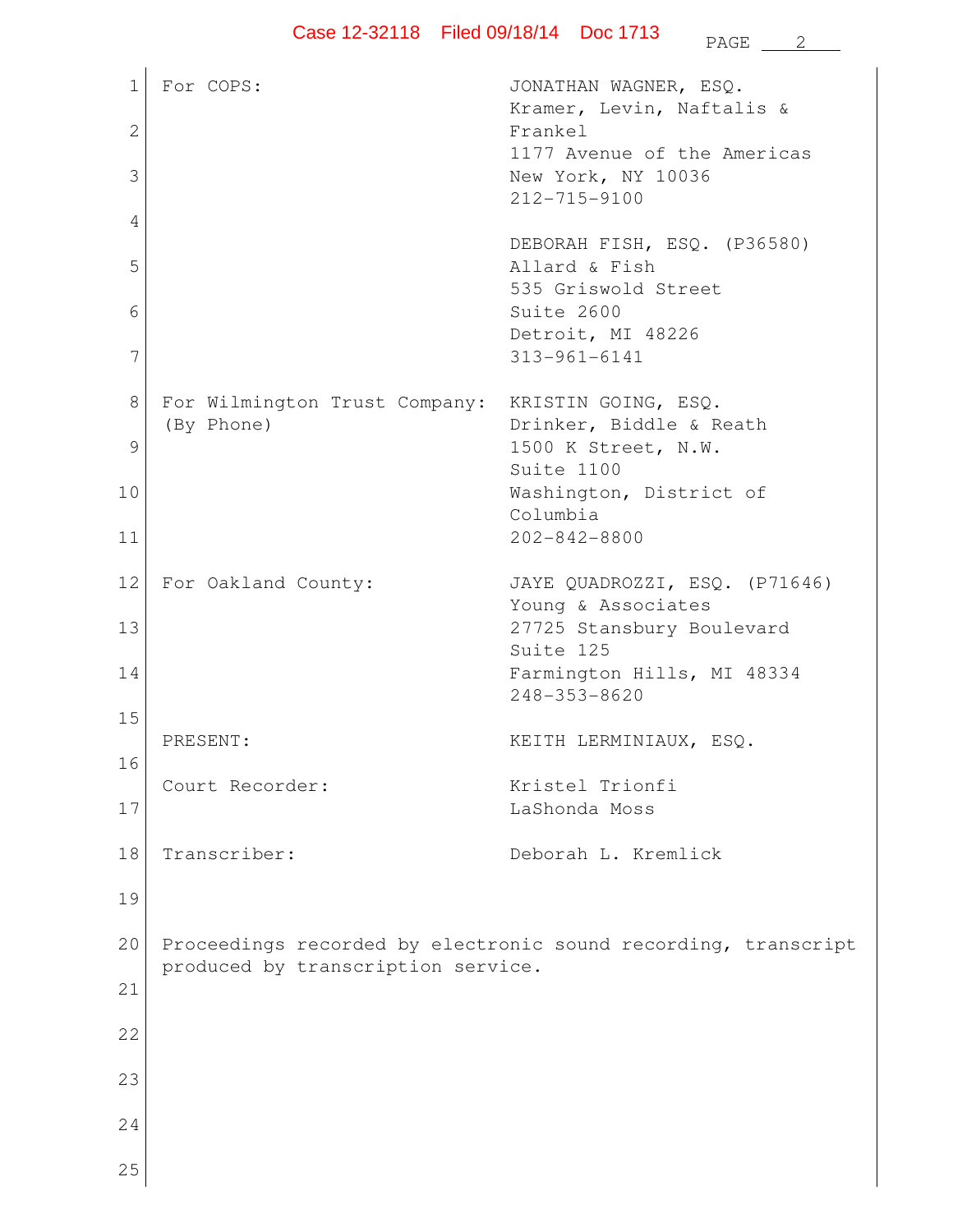# Case 12-32118 Filed 09/18/14 Doc 1713 PAGE <u>3</u>

| $\mathbf 1$    | (Court in Session)                                             |
|----------------|----------------------------------------------------------------|
| $\mathbf{2}$   | THE CLERK: All rise. Court is in session. Please               |
| 3              | be seated. Calling case number 13-53846, City of Detroit,      |
| $\overline{4}$ | Michigan.                                                      |
| 5              | THE COURT: Good morning. I think rather than take              |
| 6              | the time to take appearances, we'll just assume everyone's     |
| 7              | here. Raise your hand if you're not here. Mr. Bennett.         |
| 8              | MR. BENNETT: Thank you, Your Honor. Bruce Bennett              |
| 9              | of Jones, Day on behalf of the City of Detroit.                |
| 10             | Where we left off yesterday we were discussing the best        |
| 11             | interest test. And in particular whether the city had any      |
| 12             | ability to raise taxes and thereby generate more revenue as    |
| 13             | opposed to harm itself by either continuing the downward       |
| 14             | spiral that the city is already in, or making that situation   |
| 15             | worse.                                                         |
| 16             | And then immediately when we left I was talking about the      |
| 17             | fact that there's a competitive -- in addition to the cases    |
| 18             | that talk about avoiding downward spirals, and I think         |
| 19             | necessarily by the need to address downward spirals, there is  |
| 20             | a competitive dimension that a municipality has to worry about |
| 21             | and that the Court has to worry about for a city that's in a   |
| 22             | challenging position relative to its tax rates being charged   |
| 23             | to residents and the services that are -- that it's providing. |
| 24             | That's just reality.                                           |
| 25             | And as a result of these what I'll call facts on the           |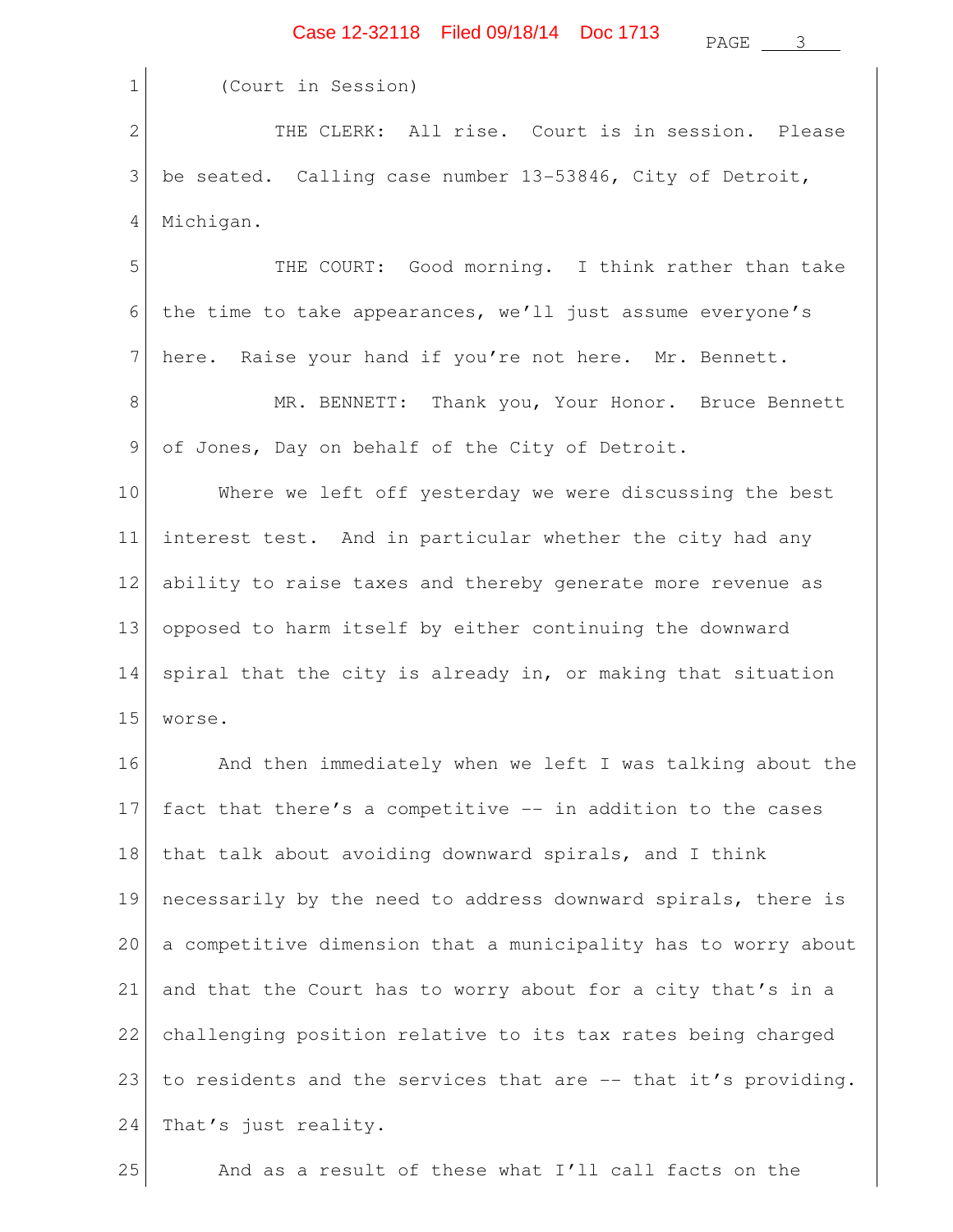### $PAGE \_ 4$ Case 12-32118 Filed 09/18/14 Doc 1713

| $\mathbf 1$     | ground, or the here and now, as opposed to projections and     |
|-----------------|----------------------------------------------------------------|
| 2               | speculations and the so-called dismissal analysis. The city's  |
| 3               | debt can demonstrate, and I think will demonstrate quite       |
| 4               | easily during the trial but it also, I'd point out, has        |
| 5               | demonstrated as a result of the facts found at the eligibility |
| 6               | hearing a little bit more than a year ago, or excuse me, a     |
| $7\phantom{.0}$ | little less than a year ago, that the city -- that the city    |
| 8               | does satisfy the best interest test even though it's not in a  |
| 9               | position to raise taxes and doesn't pay taxes.                 |
| 10              | Now there's another dimension to the best interest test.       |
| 11              | And it's the comparison to alternatives. And the alternative   |
| 12              | of course in a Chapter 9 case is dismissal.                    |
| 13              | And here again one of my themes is going to be we know an      |
| 14              | awful lot about what a dismissal scenario is going to look     |
| 15              | like for the city again, based on facts that have already been |
| 16              | found, or facts that we can find by looking around us. And we  |
| 17              | don't need to guess about the future and project about the     |
| 18              | future, or gaze into crystal balls to the side that dismissal  |
| 19              | is not a satisfactory alternative.                             |
| 20              | And again I want to remind the Court that the relevant         |
| 21              | standard is not whether someone can conjure up -- some         |
| 22              | creditor can conjure up a particularly rosy scenario for that  |
| 23              | creditor as to how that creditor might navigate what I will    |
| 24              | describe as a very disordered orderly process and somehow come |

25 out the other end doing better than it would do under the plan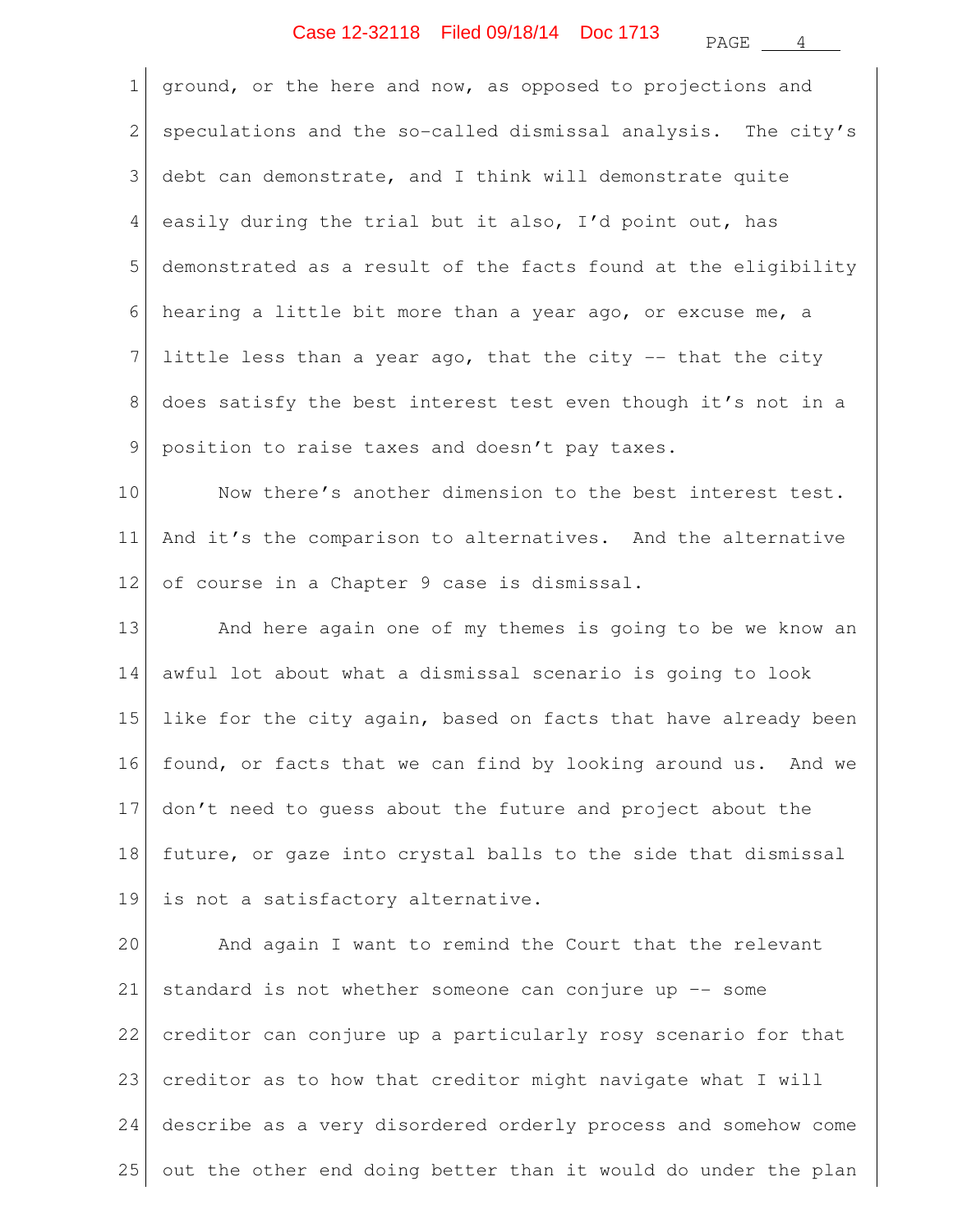PAGE 5

1 2 3 and doing better than everyone else. That's not the test in Chapter 9. The test in Chapter 9 for best interest looks at the creditor body as a whole.

4 5 6 7 8 So one of the things that we established earlier, I don't think it's subject to dispute, is that the city can't raise taxes itself. It's at the limits or very very close to the limits of the taxes it is authorized to levy by the State of Michigan.

9 10 11 12 Only Courts can raise taxes through the application of the Judicature Act and it's only the property tax that can be raised through -- by creditors through exercising that creditor remedy with a Court order.

13 14 15 16 17 And if the city again, if we succeed in showing, if we haven't shown  $--$  if we  $--$  as we have shown already, that the city is in a downward spiral now. Dismissal followed by increased taxes will only mean that the downward spiral will continue or get worse.

18 19 20 21 22 23 24 25 And if that's the case, again as the cases demonstrate, I don't think we need to -- to develop a forecast or speculate about it. The city is going to be even less able to generate revenue. It's going to -- it's going to lose more residents. It's going to lose more businesses. It may well have more delinquency problems. And that's going to make the entire situation worse, not only for the residents that are still here, it will make the situation worse for creditors as well.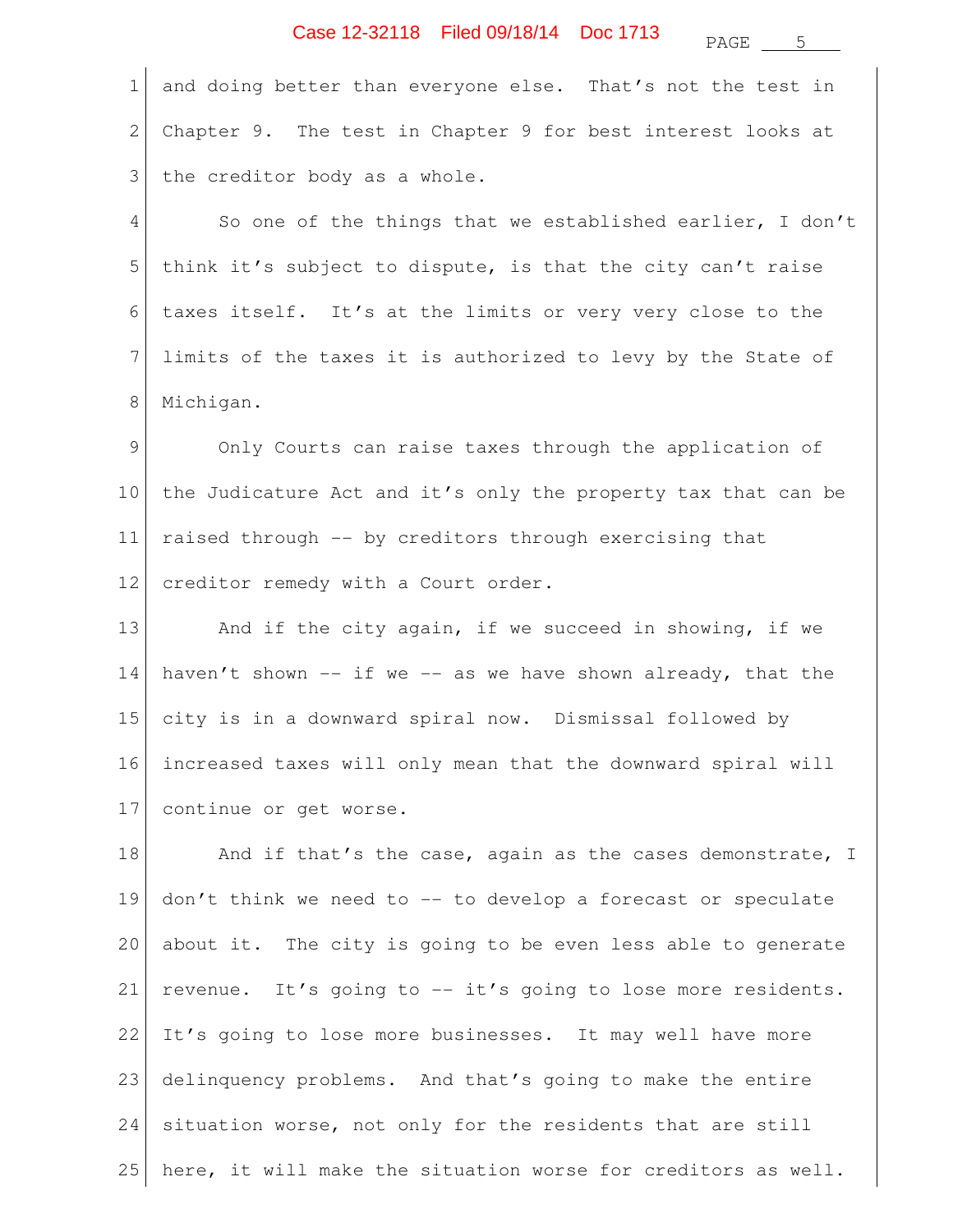PAGE 12

1 2 3 4 5 resolved because the case never got far enough. But I think Your Honor heard that there was a good deal of significant issue concerning how -- how collections had been accounted for and allocated to different assessments with respect to bills that hadn't been completely paid.

6 7 8 9 10 11 And there is going to be, if that case didn't get resolved, a -– a -- a -- one component of that larger dispute was going to be figuring out exactly how much was collected on account of different assessments and circumstances where bills were partially paid. A nightmare I am glad that we avoided here, but would not be avoided in dismissal.

12 13 14 15 16 17 18 19 20 21 22 23 24 So our conclusion again from facts that we know, from experience here, from things we know about this case and the positions of creditors, not guesses about what they might be, what we saw what they are, whether there is a race to a courthouse or courthouses, or mob scenes at courthouses, there is not going to be a single line where everybody agrees what their rights are and settles for some form of treatment arising out of a pro rata assessment as to which no one expects it will be fully paid and where the allocation scheme where partial payments occur, is not yet clear under the law. That Your Honor, is a mess. And it is a further demonstration that the -- that a dismissal scenario is not good for creditors generally. I will go further to say I

don't think dismissal is good for any creditor. But as I

25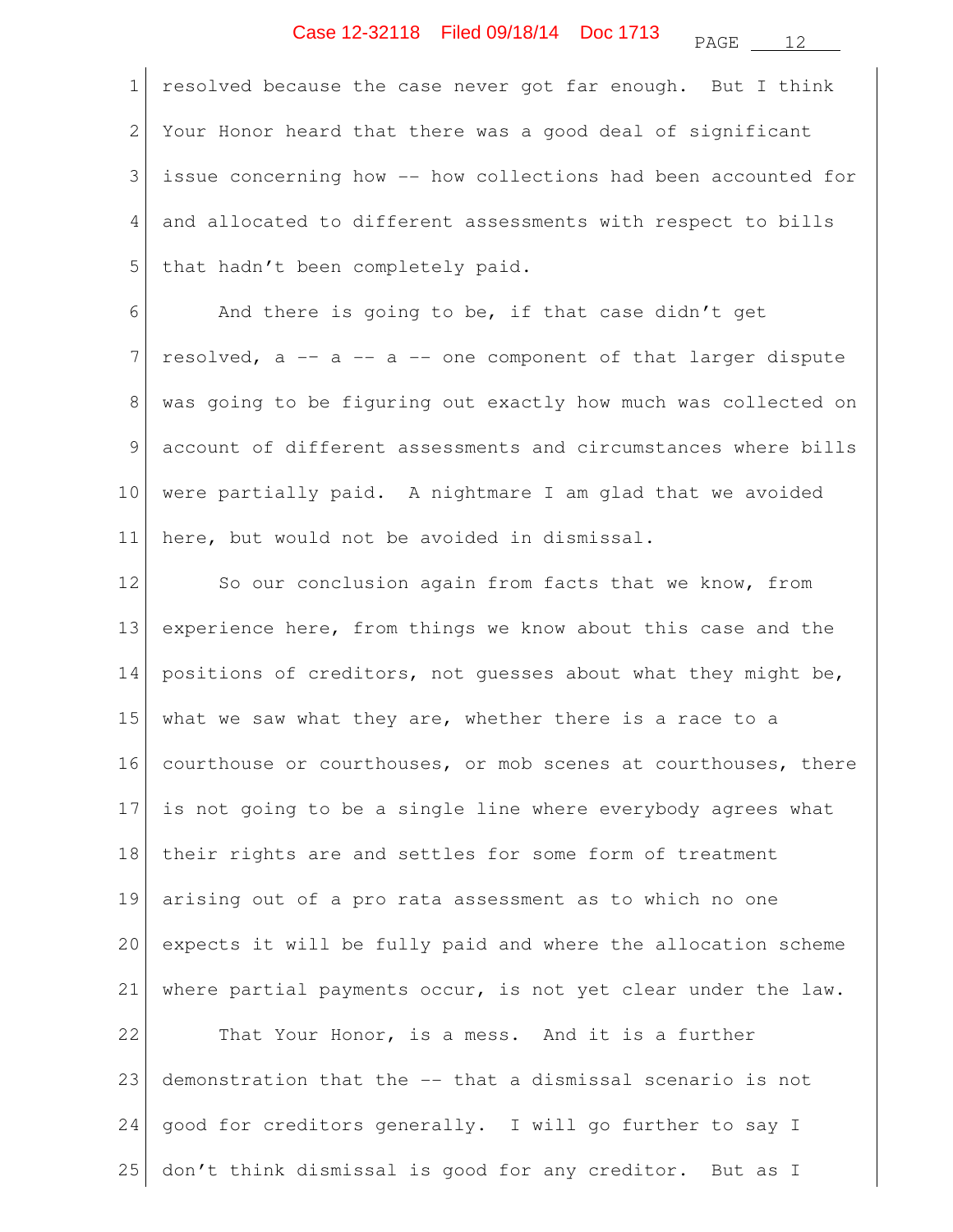1 2 indicated before, Chapter 9 very clearly states that the test relates to creditors generally.

3 4 5 6 7 8 9 10 11 12 We will of course have more evidence on dismissal. But again I want to -- want to say that I think that in terms of the record already established in this case, the -– we may well, the city may well have already demonstrated and the facts as they have developed in this case, may already have demonstrated that dismissal is not a satisfactory alternative for this debtor for which out of Court negotiations were impossible or impracticable and as to which judicial machinery that would apply wouldn't help make that more orderly very much.

13 14 15 16 17 18 19 20 21 22 23 24 25 My last point with respect to this section is to return to the FGIC argument that all this might be okay because by creating liens pursuant to the Judicature Act on -- or not liens, I'm sorry, assessments pursuant to the Judicature Act and raising taxes would create such an uncomfortable situation for the city that it would then change its mind and sell DIA assets if it can to one of their preferred bidders as opposed to pursuant to the grand bargain and the DIA settlement. And -- and I would submit to the Court that that is a completely inappropriate argument, it is an improper use of the law, and an objective that this Court shouldn't tolerate and would not change the outcome of the best interest test. There's one more point in the best interest category that